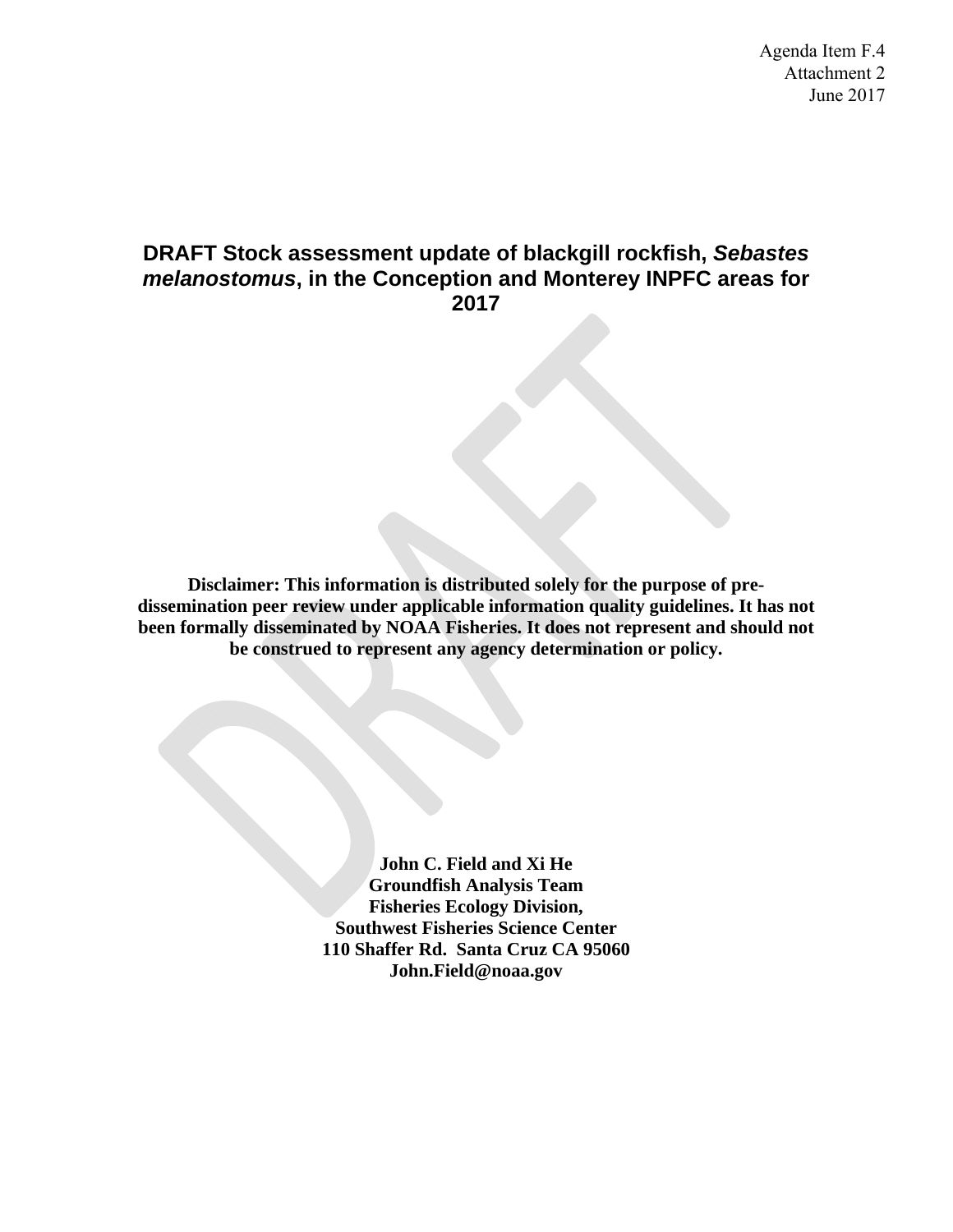# **Table of Contents**

| B           |  |
|-------------|--|
| B.1         |  |
| B.2         |  |
| B.3         |  |
| B.4         |  |
| B.5         |  |
| <b>B.6</b>  |  |
| B.7         |  |
| B.8         |  |
| B.9         |  |
| B.10        |  |
| <b>B.11</b> |  |
|             |  |
| C.1         |  |
| C.2         |  |
| C.3         |  |
| D.          |  |
| D.1         |  |
| D.1.a       |  |
| D.1.b       |  |
| D.1.c       |  |
| D.1.d       |  |
| D.1.e       |  |
| D.2         |  |
| D.2.a       |  |
| D.3         |  |
| $E_{\perp}$ |  |
| $F_{\cdot}$ |  |
| G.          |  |
| H.          |  |
| H.1         |  |
|             |  |
|             |  |
| K.          |  |
| L.          |  |
| M.          |  |
| N           |  |
| $\Omega$    |  |
| P.          |  |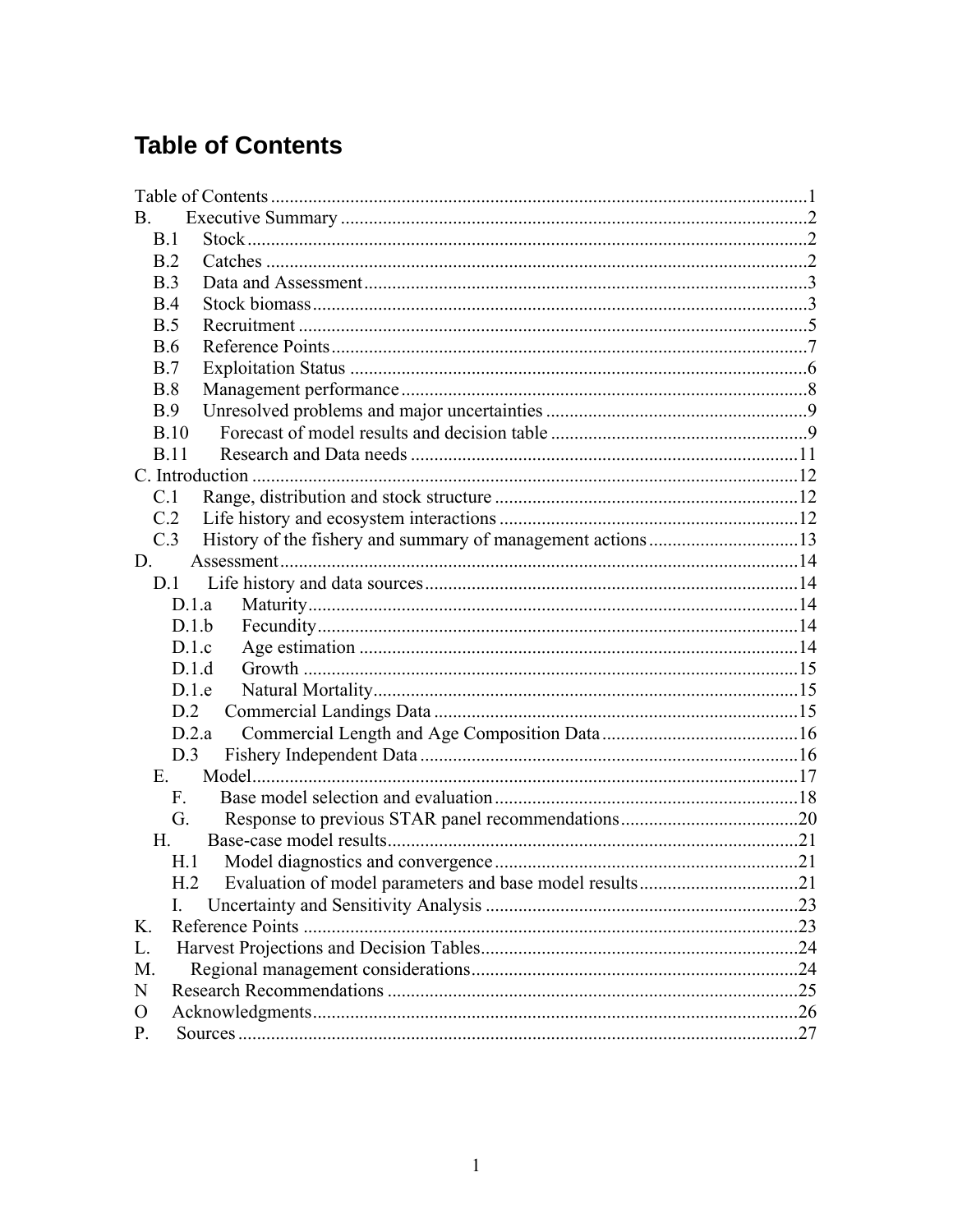# **B. Executive Summary**

## *B.1 Stock*

This assessment reports the status of blackgill rockfish (*Sebastes melanostomus*) for the Conception and Monterey INPFC areas, using data from 1950 through 2016. The resource is modeled as a single stock. Although the distribution of blackgill extends north to at least Canadian waters and south into Mexican waters, the species becomes rare north of Cape Mendocino, CA, and data from Mexican waters are unavailable.

## *B.2 Catches*

Historical catches of blackgill rockfish were largely made in southern California (south of Point Conception), where the species is the target of both directed and incidental catches from fixed gear (hook and line, and historically, gillnet). In recent years, a greater fraction of the total catch has come from central California waters, in fixed gear (hook and line, pot and trap, historically setnet) and trawl fisheries. Catch estimates from 2010 through 2015 were based on NWFSC total mortality reports and area/gear landings from the California Cooperative Groundfish Survey (CalCOM) database. Catches for 2016 were based on CalCOM catch estimates and averaged discard rates for the 2010-2015 period by fishery. Fleets in this model are identical to the 2011 model, including southern California fixed gear, central California fixed gear, and central California trawl.



Figure B.1: Estimated catches by fleet from 1950-2016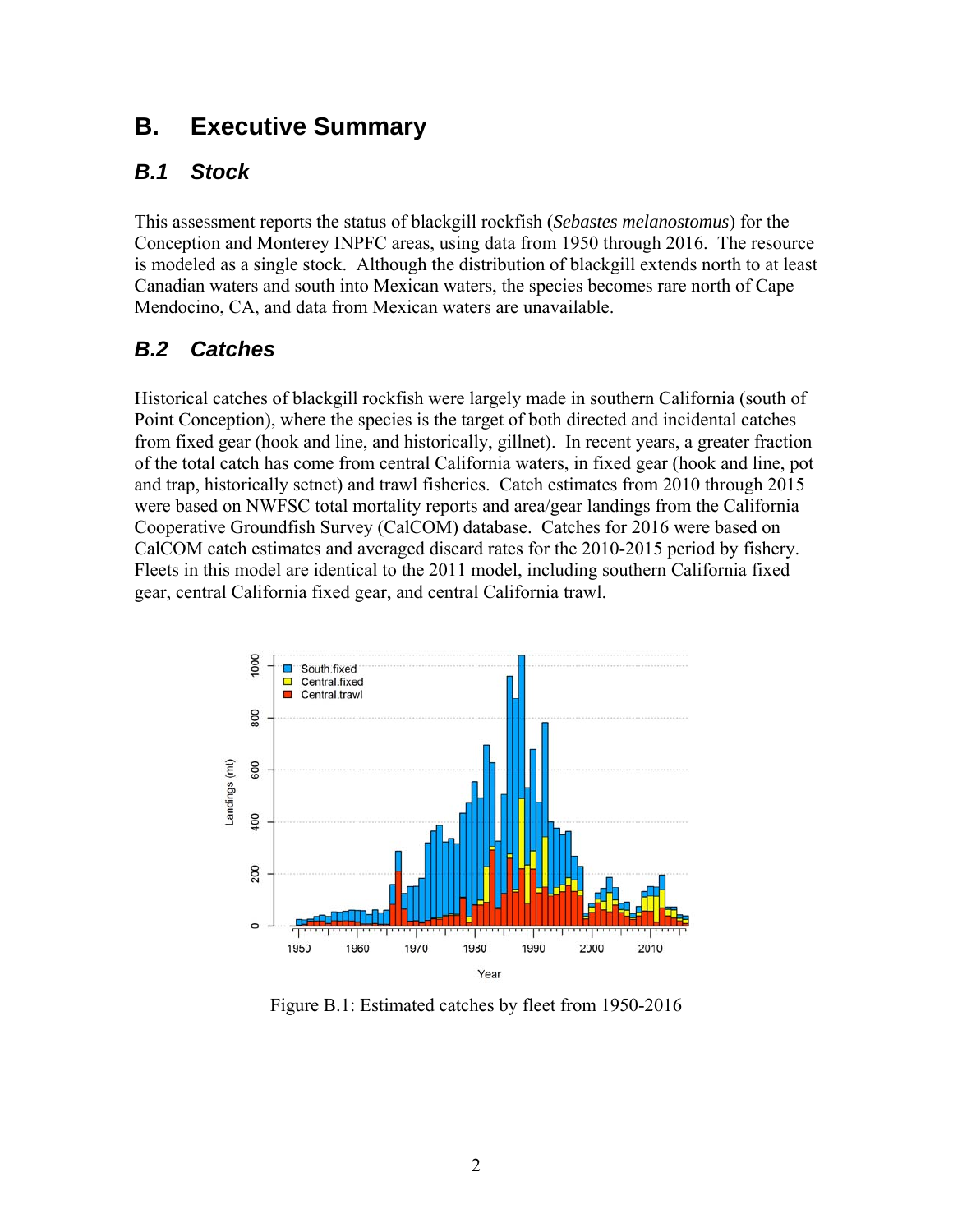|      | south | central | central |       |
|------|-------|---------|---------|-------|
|      | fixed | fixed   | trawl   | total |
| 2007 | 14.6  | 6.2     | 34.3    | 55.1  |
| 2008 | 20.2  | 17.3    | 41.7    | 79.2  |
| 2009 | 22.9  | 53      | 60.9    | 136.8 |
| 2010 | 37.5  | 57.3    | 57.5    | 152.3 |
| 2011 | 37.0  | 99.1    | 14.1    | 150.2 |
| 2012 | 56.6  | 69.4    | 69.4    | 195.4 |
| 2013 | 7.5   | 26.4    | 38.1    | 72    |
| 2014 | 9.9   | 31.1    | 31.8    | 72.8  |
| 2015 | 12.9  | 10.9    | 19.0    | 42.8  |
| 2016 | 12.4  | 17.5    | 8.8     | 38.7  |

Table B1: Recent commercial catches (mt, including discards) by fleet

#### *B.3 Data and Assessment*

This assessment uses the Stock Synthesis 3 (SS3, version 3.24u) integrated length and age structured model, and includes both length frequency and conditional length-at-age data from all three commercial fisheries. The basic structure (fleets, estimated parameters) is unchanged from the 2011 model; the only new parameter is from a selectivity time block added to the trawl fishery to account for full retention of blackgill in that fishery following implementation of the trawl fishery rationalization program. The updated model does incorporate new life history data (maturity and fecundity) developed and published since the 2011 assessment, and nearly 2000 new age observations from the NWFSC bottom trawl survey to inform growth (estimated internally). The model also includes new length composition data from 2010-2016 for all three fisheries (southern fixed gear, central CA fixed gear and central CA trawl), as well extends the NWFSC shelf and slope survey index from 2010 through 2016, with associated length and age data. The base case model uses the updated rockfish steepness prior (Thorson 2016) for rockfish of 0.718 (versus 0.76 in the 2011). The estimated natural mortality rate of 0.063 (females) and 0.065 (males) is unchanged from the 2011 assessment, and model results are highly sensitive to the assumed value for M. As in the 2011 model, recruitment is assumed to be deterministic.

#### *B.4 Stock biomass*

The assessment uses a size-dependent fecundity relationship, and the model suggests that the spawning output of blackgill rockfish was at high levels in the mid-1970s; began to decline steeply in the late 1970s through the 1980s, consistent with the rapid development and growth of the targeted fishery; and reached a low point of approximately 20% of the unfished level in the mid-1990s. Since that time, catches have declined sharply and spawning output has increased, such that the current estimated larval production is nearly to the target level of 40% of the unfished larval output.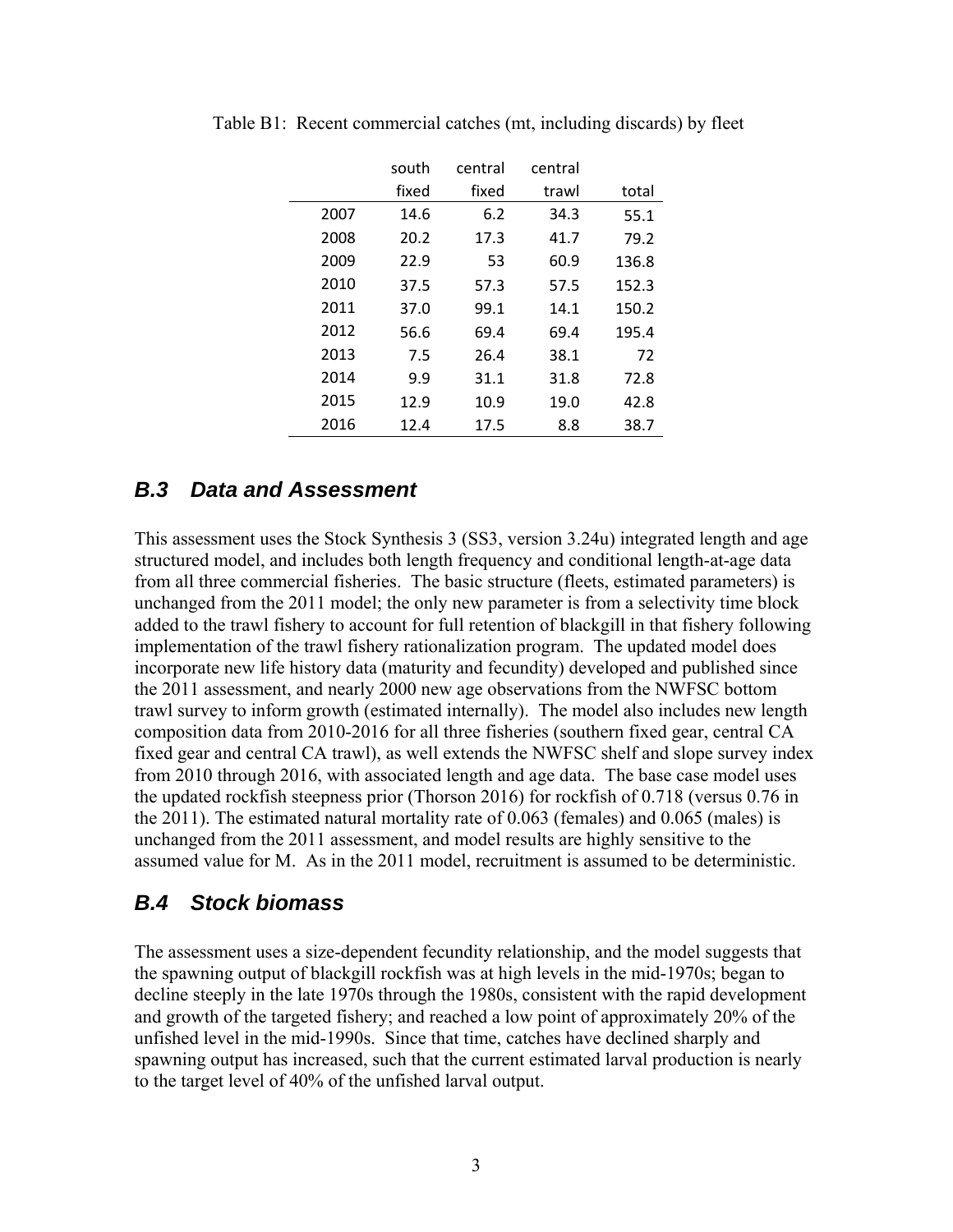

Figure B.2: Estimated spawning output (millions of larvae) from base model



Spawning depletion with ~95% asymptotic intervals

Figure B.3: Estimated relative depletion from base model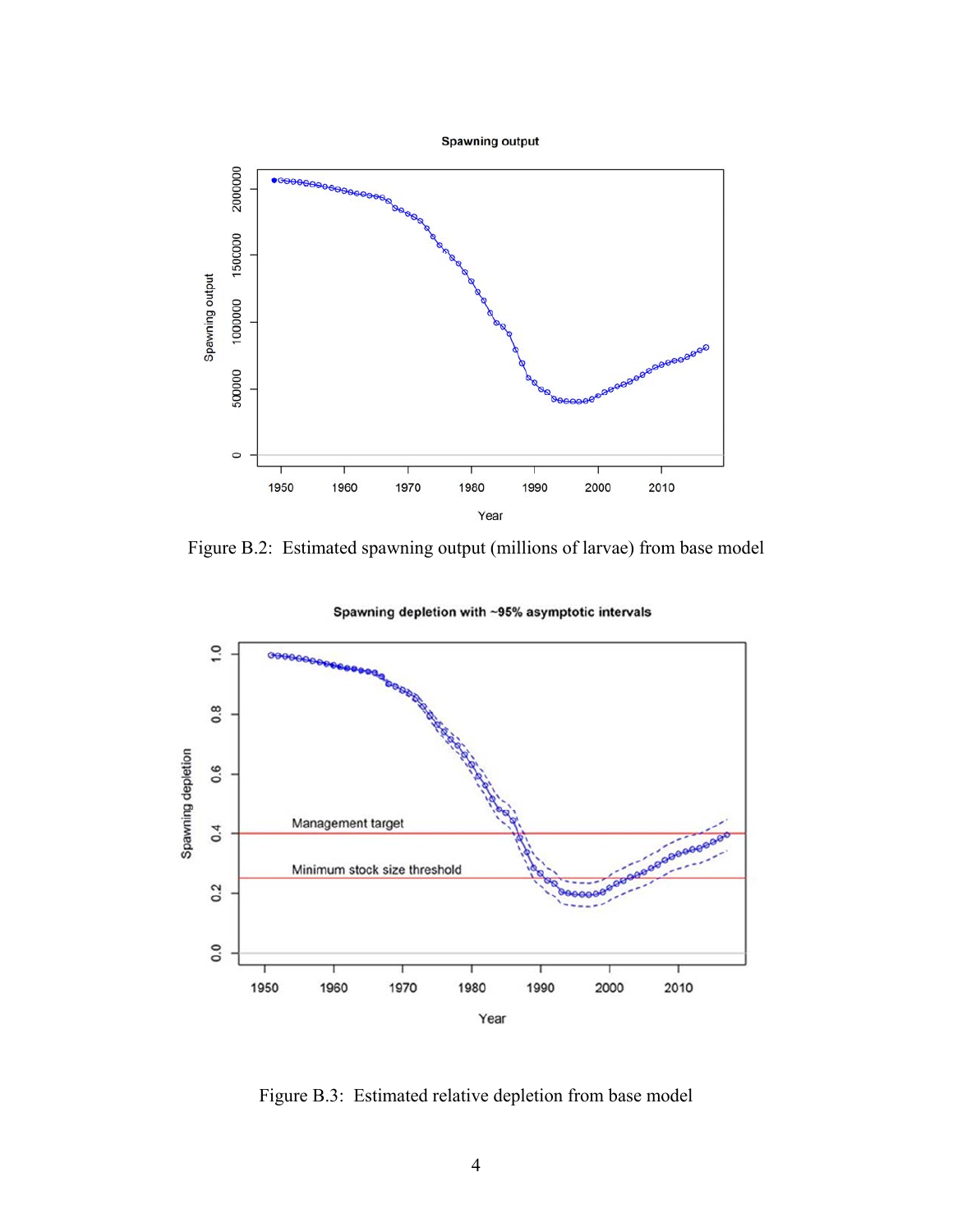|      |                | Larval    |           |            |
|------|----------------|-----------|-----------|------------|
|      | Summary        | prod      |           | Recruit    |
|      | <b>Biomass</b> | $(x10^9)$ | Depletion | $(x 10^3)$ |
| 2008 | 7409           | 637       | 0.309     | 2124       |
| 2009 | 7461           | 663       | 0.321     | 2138       |
| 2010 | 7492           | 682       | 0.330     | 2150       |
| 2011 | 7521           | 697       | 0.338     | 2161       |
| 2012 | 7505           | 711       | 0.345     | 2167       |
| 2013 | 7596           | 720       | 0.349     | 2182       |
| 2014 | 7684           | 742       | 0.360     | 2197       |
| 2015 | 7796           | 763       | 0.370     | 2212       |
| 2016 | 7910           | 788       | 0.382     | 2227       |
| 2017 | 7917           | 812       | 0.394     | 2232       |
|      |                |           |           |            |

Table B.2: Recent trends in blackgill rockfish spawning output, recruitment and depletion

#### *B.5 Recruitment*

In the assessment, the Beverton-Holt model was used to describe the stock-recruitment relationship. The log of the unexploited recruitment level was treated as an estimated parameter; recruits were taken deterministically from the stock-recruit curve. Recruitment deviations were not estimated, as the lack of obvious cohorts in either age or length data and the high degree of ageing uncertainty make plausible estimates unlikely. The estimated recruitment is projected to be at relatively high levels due to the fixed value of steepness.



Age-0 recruits (1,000s)

Figure B.4: Estimates of recruitment based on deterministic S/R relationship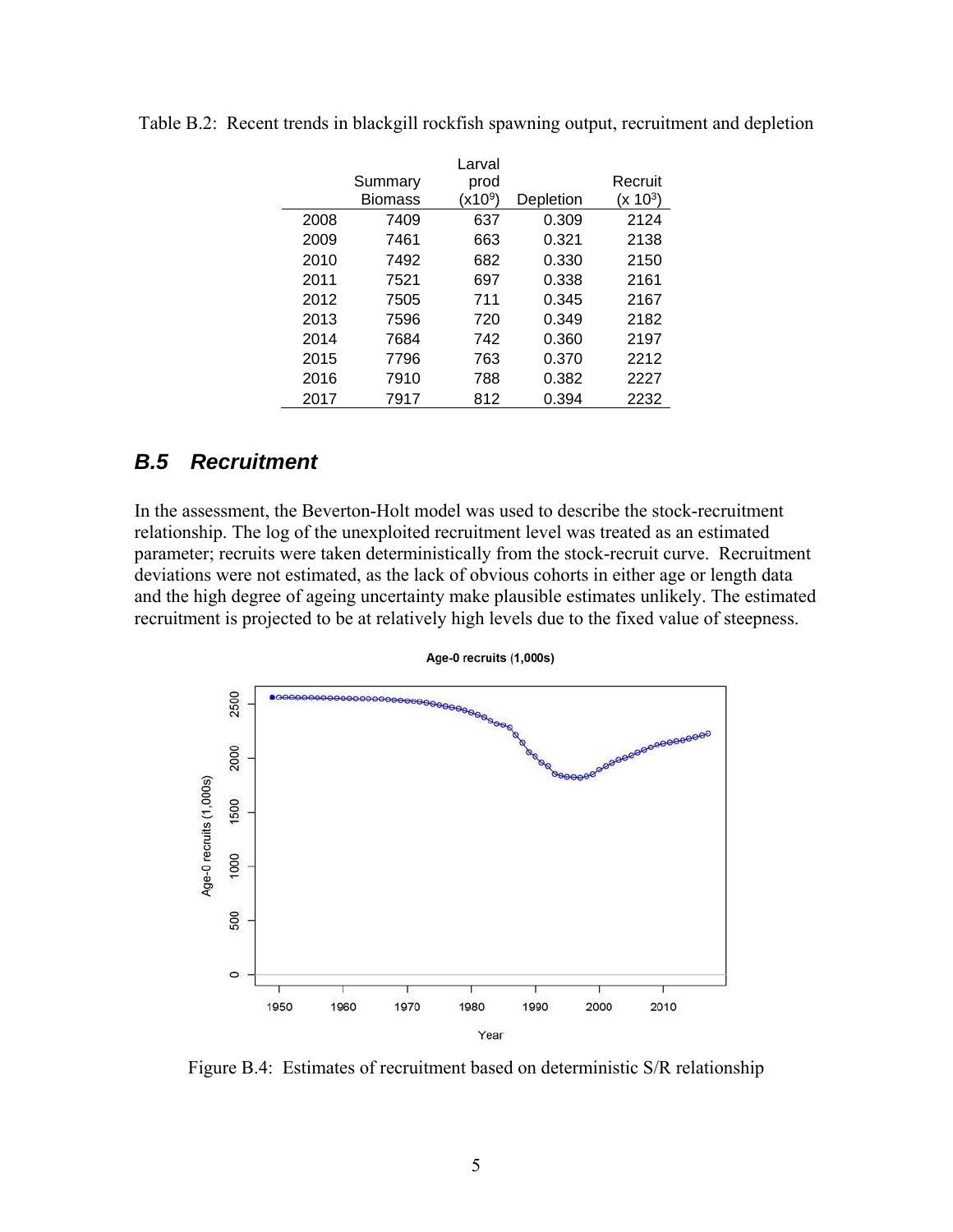### *B.6 Exploitation Status*

The base model estimates that the spawning potential ratio (SPR) was below the current target (of 50% of the unfished level) from the late 1970s through the 1990s, and in several years of the 2000s. However, average SPR rates have been near or above target levels since the very late 1990s, corresponding to an apparent increase in stock abundance. Over the past four years, SPR rates have ranged between 0.70 and 0.82, corresponding to exploitation rates roughly half of the overfishing limit (0.50).

|      |         | Summary |            | Exploitation |
|------|---------|---------|------------|--------------|
|      | Catches | Biomass | <b>SPR</b> | rate         |
| 2008 | 74      | 7409    | 0.677      | 0.010        |
| 2009 | 133     | 7461    | 0.531      | 0.018        |
| 2010 | 152     | 7492    | 0.498      | 0.020        |
| 2011 | 150     | 7521    | 0.503      | 0.020        |
| 2012 | 195     | 7505    | 0.432      | 0.026        |
| 2013 | 72      | 7596    | 0.701      | 0.009        |
| 2014 | 73      | 7684    | 0.702      | 0.009        |
| 2015 | 43      | 7796    | 0.810      | 0.005        |
| 2016 | 39      | 7910    | 0.827      | 0.005        |
| 2017 | n/a     | 7917    | n/a        | n/a          |

Table B.4: Recent catches, estimated SPR and relative exploitation rates



Figure B.5: Time series of estimated SPR rate for the base case model.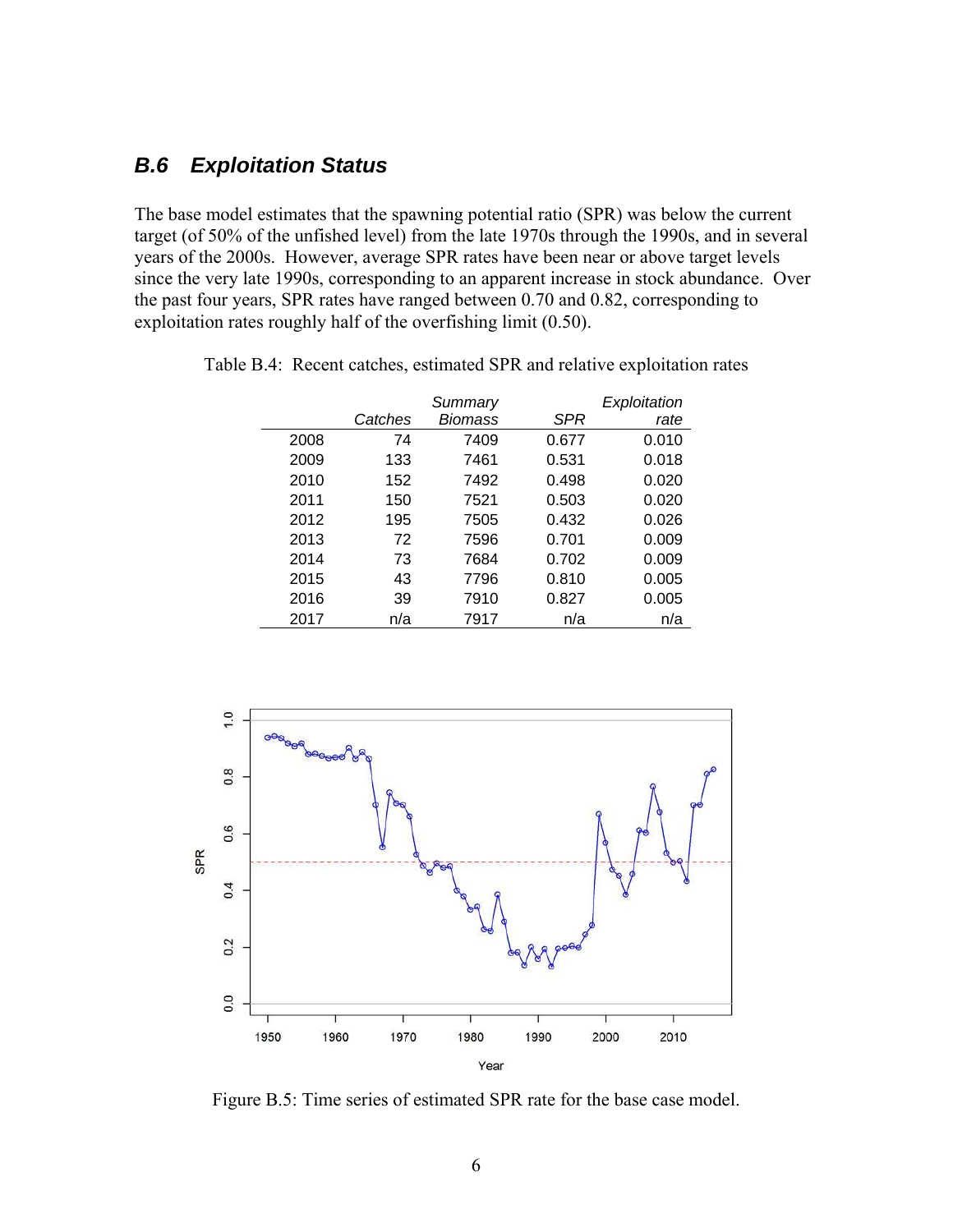## **B.7 Ecosystem Considerations**

Blackgill are among the deepest distribution of all of the California Current *Sebastes*, living at the edge of the low oxygen (hypoxic) conditions that characterize the slope waters of the California Current. As a shoaling (expansion into shallower waters) of this low oxygen habitat has already been observed in the California Current, and is predicted to be a likely or plausible response to future climate change, this species could be vulnerable to climate induced changes in distribution and productivity in the future. Key predators for this stock include sablefish and shortspine thornyheads, which have themselves undergone shifts in abundance in response to fishing, potentially altering predation mortality. However, neither of these ecosystem considerations are explicitly accounted for in this stock assessment.

### **B.8 Reference Points**

The unfished larval production was estimated to be 2.064 trillion larvae, corresponding to a total (summary, age 1+) biomass of 14,187 tons (within a model estimated range of 13,313 to 15,061 tons). The overfishing limit is 25% of the unfished spawning output, and the stock is well above that level at the current time. The target stock size of 40% of the unfished level is associated with a summary biomass of 8037 tons and a yield of 188 tons (relative to 192 in the 2011 assessment, and considerably greater than recent catches). It should be emphasized that this biomass estimate is inclusive of immature fish and mature fish too small to be vulnerable to current fisheries. Estimated maximum yields vary relatively modestly (across a range of 31 tons) over the SSB40%, SPR50% and MSY estimates.

| Unfished Stock                    | Estimate           | Lower                         | Upper    |
|-----------------------------------|--------------------|-------------------------------|----------|
| Summary (1+) Biomass (tons)       | 14187              | 13313                         | 15061    |
| Spawning Output (billions larvae) | 2064               | 1812                          | 2316     |
| Equilibrium recruitment (1000s)   | 2564               | 2394                          | 2733     |
|                                   |                    |                               |          |
|                                   |                    | <b>Yield reference Points</b> |          |
|                                   | SSB <sub>40%</sub> | SPR <sub>50%</sub>            | MSY est. |
| <b>SPR</b>                        | 0.459              | 0.500                         | 0.314    |
| <b>Exploitation rate</b>          | 0.025              | 0.022                         | 0.044    |
| Yield                             | 188                | 178                           | 209      |
| Spawning output                   | 826                | 919                           | 493      |
| Summary biomass                   | 8037               | 8590                          | 5815     |
| SSB/SSB <sub>0</sub>              | 0.400              | 0.507                         | 0.213    |

| Table B3: Key reference points for blackgill rockfish |  |
|-------------------------------------------------------|--|
| 95% Confidence L                                      |  |

imits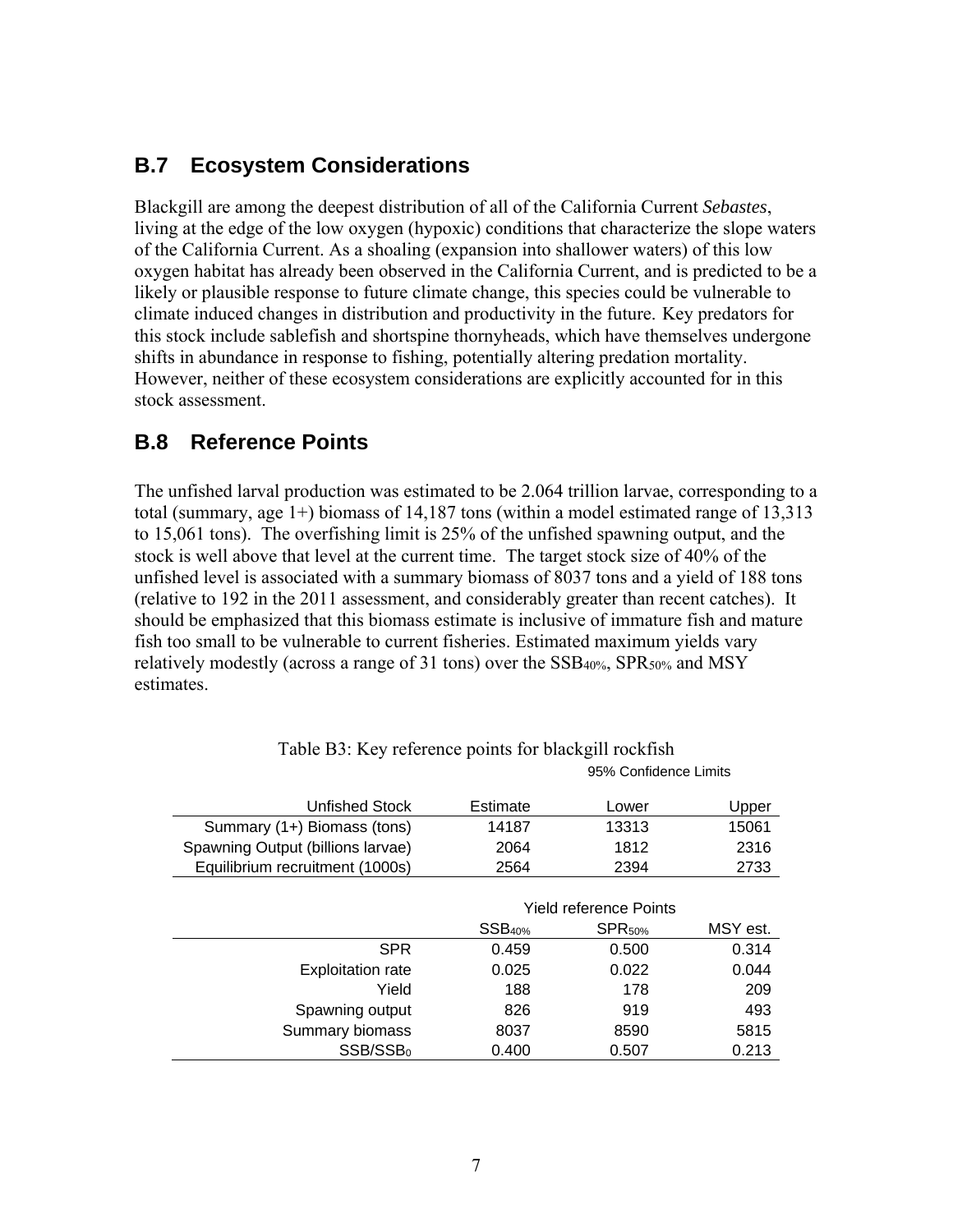

Figure B.6: Phase plot of relative depletion against estimated SPR rate (red point represents the end year of 2016).

#### *B.8 Management performance*

Estimated total catches (landings plus discards) have been well below ACL and OFL levels for the past decade, typically less than 50% of the adopted levels.

|      | Catch | <b>ACL</b> | <b>ABC</b> | <b>OFL</b> | % of ABC | % of OFL |
|------|-------|------------|------------|------------|----------|----------|
| 2008 | 74    | 292        | 292        | 292        | 0.25     | 0.25     |
| 2009 | 132.7 | 282        | 282        | 282        | 0.47     | 0.47     |
| 2010 | 152.3 | 282        | 282        | 282        | 0.54     | 0.54     |
| 2011 | 150.3 | 279        | 282        | 282        | 0.53     | 0.53     |
| 2012 | 195.4 | 275        | 282        | 282        | 0.69     | 0.69     |
| 2013 | 72    | 113.8      | 118.7      | 130        | 0.6      | 0.55     |
| 2014 | 72.8  | 117.2      | 122.3      | 134        | 0.59     | 0.54     |
| 2015 | 42.8  | 120.2      | 125.1      | 137        | 0.34     | 0.31     |
| 2016 | 38.7  | 123        | 127.8      | 140        | 0.3      | 0.27     |
| 2017 |       |            | 130.6      | 143        |          |          |
| 2018 |       |            | 133        | 146        |          |          |

Table B.5: Recent catches relative to OFL (ABC) and ACL (OY) targets for recent years.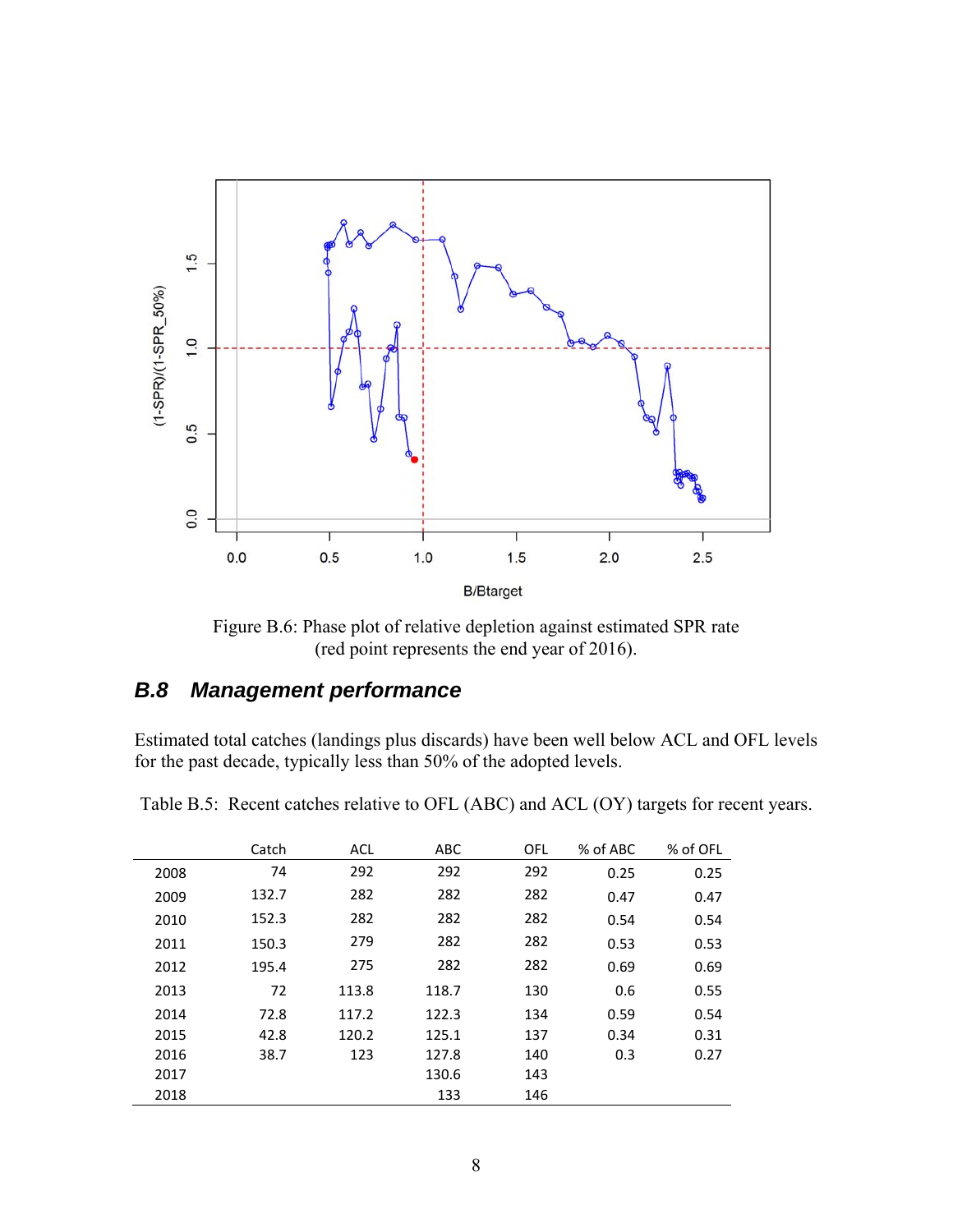#### *B.9 Unresolved problems and major uncertainties*

This assessment is not as data rich as an age structure model would ideally be. Catch data are generally reliable for most of the time period, although there is significant uncertainty in catch data prior to the late 1970s and early 1980s as species composition data are unavailable and the fishery was undergoing a spatial expansion into deeper and more offshore waters. Ageing is very difficult for this species, which appears to have highly variable size at age, as well as apparent regional differences in growth rates and potentially other life history traits. There is some suggestion in the diagnostics of differences in age estimates between fish aged for the 2011 assessment and those aged for this update. The growing time series for the NWFSC bottom trawl survey is increasingly important to assess population trends, however the lack of survey effort in the Cowcod Conservation Areas (CCAs) presents current and future challenges to interpretation of both fishery and survey data. Recruitment is not estimated in the current model, although survey data for recent years in particular are suggestive of potential recent pulses in recruitment.

#### *B.10 Forecast of model results and decision table*

The base model was projected forward 12 years, with catches in the first two years (2017- 2018) based on the currently adopted ACLs and subsequent harvests based on either status quo harvests, the base model ABC removal projections, or the OFL harvest rates. No 40:10 adjustment is applied given that the stock is projected to be above 40% of the unfished larval production by 2019. As in the 2011 assessment, the natural mortality rate is considered to be the greatest source of uncertainty for this stock, and scenarios designed to bracket uncertainty (alternative states of nature) were based on the standard deviations from a prior on natural mortality used in the 2011 assessment.

Table B.6: Base model projected ABC and OFL values, assuming ABC attainment

|      | ABC | OFL |
|------|-----|-----|
| 2017 | 131 |     |
| 2018 | 133 |     |
| 2019 | 159 | 174 |
| 2020 | 159 | 174 |
| 2021 | 159 | 174 |
| 2022 | 159 | 174 |
| 2023 | 159 | 174 |
| 2024 | 159 | 173 |
| 2025 | 158 | 173 |
| 2026 | 158 | 173 |
| 2027 | 158 | 173 |
| 2028 | 158 | 173 |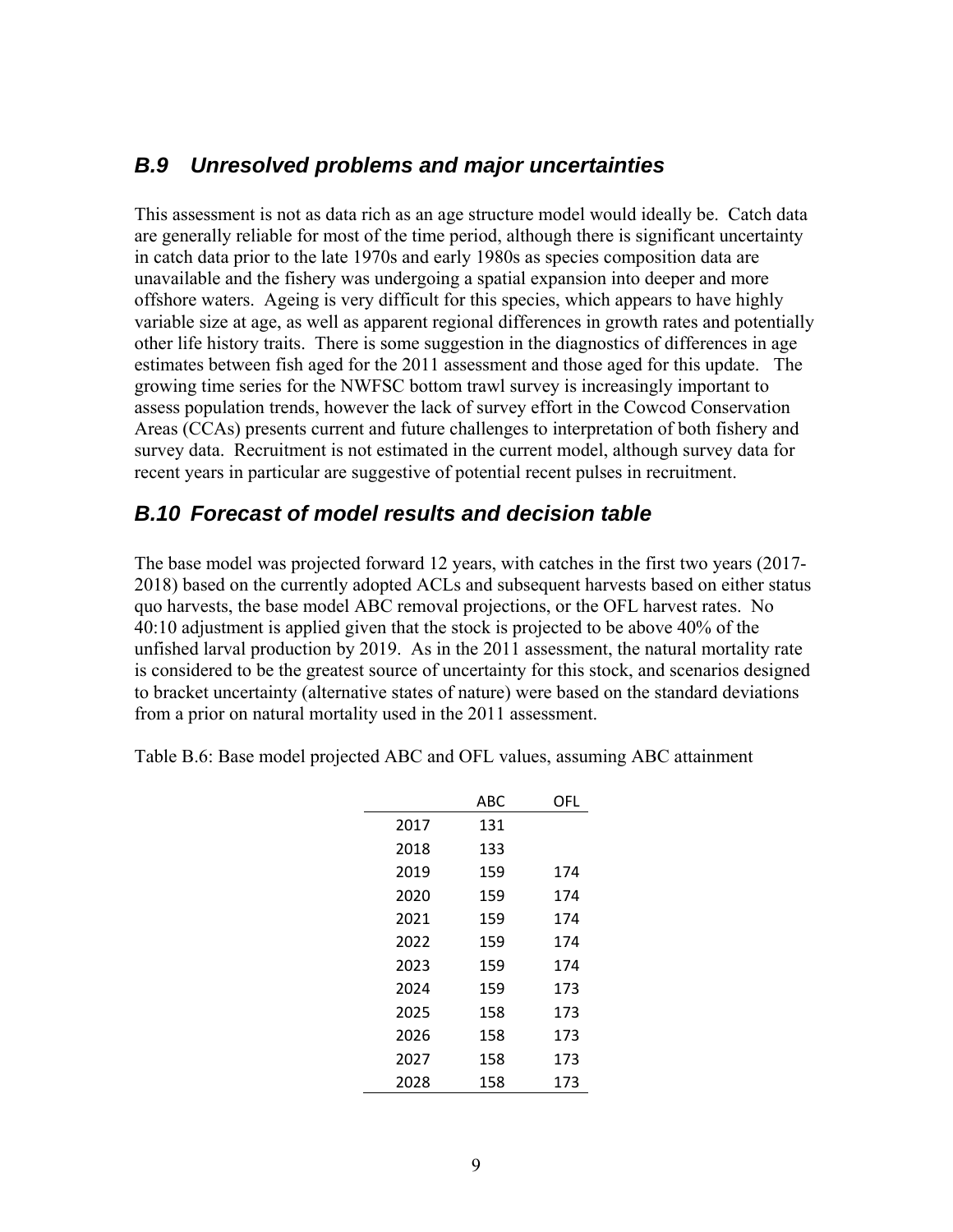|                    | Low M model |        | Base model  |        | High M model |        |              |
|--------------------|-------------|--------|-------------|--------|--------------|--------|--------------|
| status quo catches |             | Sp.out | depletion   | Sp.out | depletion    | Sp.out | depletion    |
| 2017               | 131         | 613    | 0.28        | 812    | 0.39         | 1060   | 0.55         |
| 2018               | 133         | 622    | 0.28        | 824    | 0.40         | 1072   | 0.56         |
| 2019               | 51          | 630    | 0.28        | 835    | 0.40         | 1083   | 0.56         |
| 2020               | 51          | 648    | 0.29        | 855    | 0.41         | 1103   | 0.58         |
| 2021               | 51          | 665    | 0.30        | 875    | 0.42         | 1122   | 0.59         |
| 2022               | 51          | 683    | 0.31        | 895    | 0.43         | 1141   | 0.59         |
| 2023               | 51          | 700    | 0.31        | 914    | 0.44         | 1159   | 0.60         |
| 2024               | 51          | 716    | 0.32        | 933    | 0.45         | 1176   | 0.61         |
| 2025               | 51          | 733    | 0.33        | 951    | 0.46         | 1193   | 0.62         |
| 2026               | 51          | 749    | 0.34        | 969    | 0.47         | 1209   | 0.63         |
| 2027               | 51          | 764    | 0.34        | 986    | 0.48         | 1225   | 0.64         |
| 2028               | 51          | 780    | 0.35        | 1003   | 0.49         | 1240   | 0.65         |
|                    |             |        | Low M model |        | Base model   |        | High M model |
| ABC catches        |             | Sp.out | depletion   | Sp.out | depletion    | Sp.out | depletion    |
| 2017               | 131         | 613    | 0.28        | 812    | 0.39         | 1060   | 0.55         |
| 2018               | 133         | 622    | 0.28        | 824    | 0.40         | 1072   | 0.56         |
| 2019               | 159         | 630    | 0.28        | 835    | 0.40         | 1083   | 0.56         |
| 2020               | 159         | 633    | 0.28        | 841    | 0.41         | 1089   | 0.57         |
| 2021               | 159         | 635    | 0.29        | 846    | 0.41         | 1094   | 0.57         |
| 2022               | 159         | 637    | 0.29        | 850    | 0.41         | 1099   | 0.57         |
| 2023               | 159         | 638    | 0.29        | 854    | 0.41         | 1103   | 0.58         |
| 2024               | 159         | 638    | 0.29        | 857    | 0.42         | 1107   | 0.58         |
| 2025               | 158         | 638    | 0.29        | 860    | 0.42         | 1110   | 0.58         |
| 2026               | 158         | 637    | 0.29        | 862    | 0.42         | 1113   | 0.58         |
| 2027               | 158         | 636    | 0.29        | 864    | 0.42         | 1116   | 0.58         |
| 2028               | 158         | 635    | 0.28        | 866    | 0.42         | 1118   | 0.58         |
|                    |             |        | Low M model |        | Base model   |        | High M model |
| OFL catches        |             | Sp.out | depletion   | Sp.out | depletion    | Sp.out | depletion    |
| 2017               | 131         | 613    | 0.28        | 813    | 0.39         | 1060   | 0.55         |
| 2018               | 133         | 622    | 0.28        | 824    | 0.40         | 1072   | 0.56         |
| 2019               | 174         | 630    | 0.28        | 835    | 0.40         | 1083   | 0.56         |
| 2020               | 174         | 631    | 0.28        | 839    | 0.41         | 1087   | 0.57         |
| 2021               | 173         | 631    | 0.28        | 842    | 0.41         | 1090   | 0.57         |
| 2022               | 173         | 631    | 0.28        | 844    | 0.41         | 1093   | 0.57         |
| 2023               | 172         | 629    | 0.28        | 846    | 0.41         | 1096   | 0.57         |
| 2024               | 172         | 628    | 0.28        | 847    | 0.41         | 1098   | 0.57         |
| 2025               | 171         | 625    | 0.28        | 848    | 0.41         | 1099   | 0.57         |
| 2026               | 171         | 623    | 0.28        | 848    | 0.41         | 1101   | 0.57         |
| 2027               | 170         | 620    | 0.28        | 848    | 0.41         | 1102   | 0.57         |
| 2028               | 170         | 617    | 0.28        | 848    | 0.41         | 1103   | 0.58         |

Table B.7: Decision Table, based on status quo (2014-2016) catches and alternative assumptions on natural mortality rates.